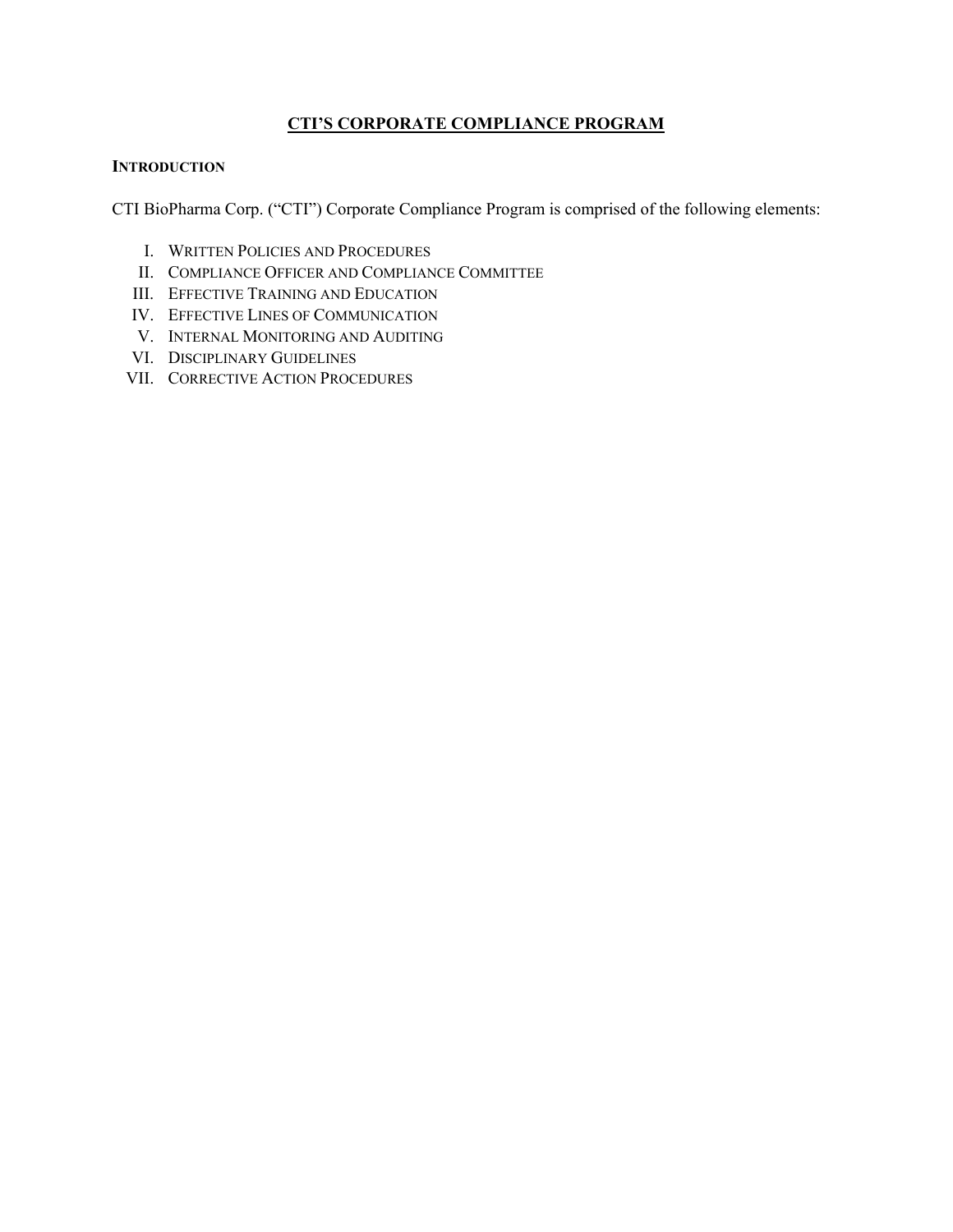## **POLICIES ON INTERACTIONS WITH HEALTHCARE PROFESSIONALS IN CALIFORNIA**

Consistent with the requirements of California Health & Safety Code §§ 119400-119402, CTI has established an aggregate limit on certain promotional expenditures that may be provided to individual medical and healthcare professionals. CTI is dedicated to enhancing the practice of medicine and patient care, as well as committed to compliance with applicable federal and state laws and regulations.

CTI has modified certain policies and procedures that regulate interactions with these medical and health care professionals within the State of California and will review and/or revise its policies as it deems appropriate to meet the requirements of the dynamic legal, regulatory, and commercial environments.

CTI has set the annual aggregate limit on covered promotional expenditures at \$3,000 per covered medical or health care professional for annual periods commencing on June 1, 2021. This limit may be revised by CTI from time to time. The foregoing limit does not represent any usual, customary, average, or typical amount for medical or health care professionals.

CTI exempts certain expenditures from this limit based upon a good faith understanding of California Health & Safety Code  $\frac{8}{8}$  119400-119402 and the PhRMA Code. Such exemptions include:

- Financial support for continuing medical education forums;
- Financial support for health educational scholarships;
- Payments made for legitimate professional services provided by a healthcare or medical professional that are provided at the fair market value for the services rendered;
- Items of *de minimis* value and primarily associated with a healthcare or medical professional or patient's education; and
- Documents, informational or educational brochures, and other items that inform medical or healthcare professionals about CTI products, provide scientific and educational data, support medical research and education, or enhance a patient's understanding or management of a disease state or disorder.